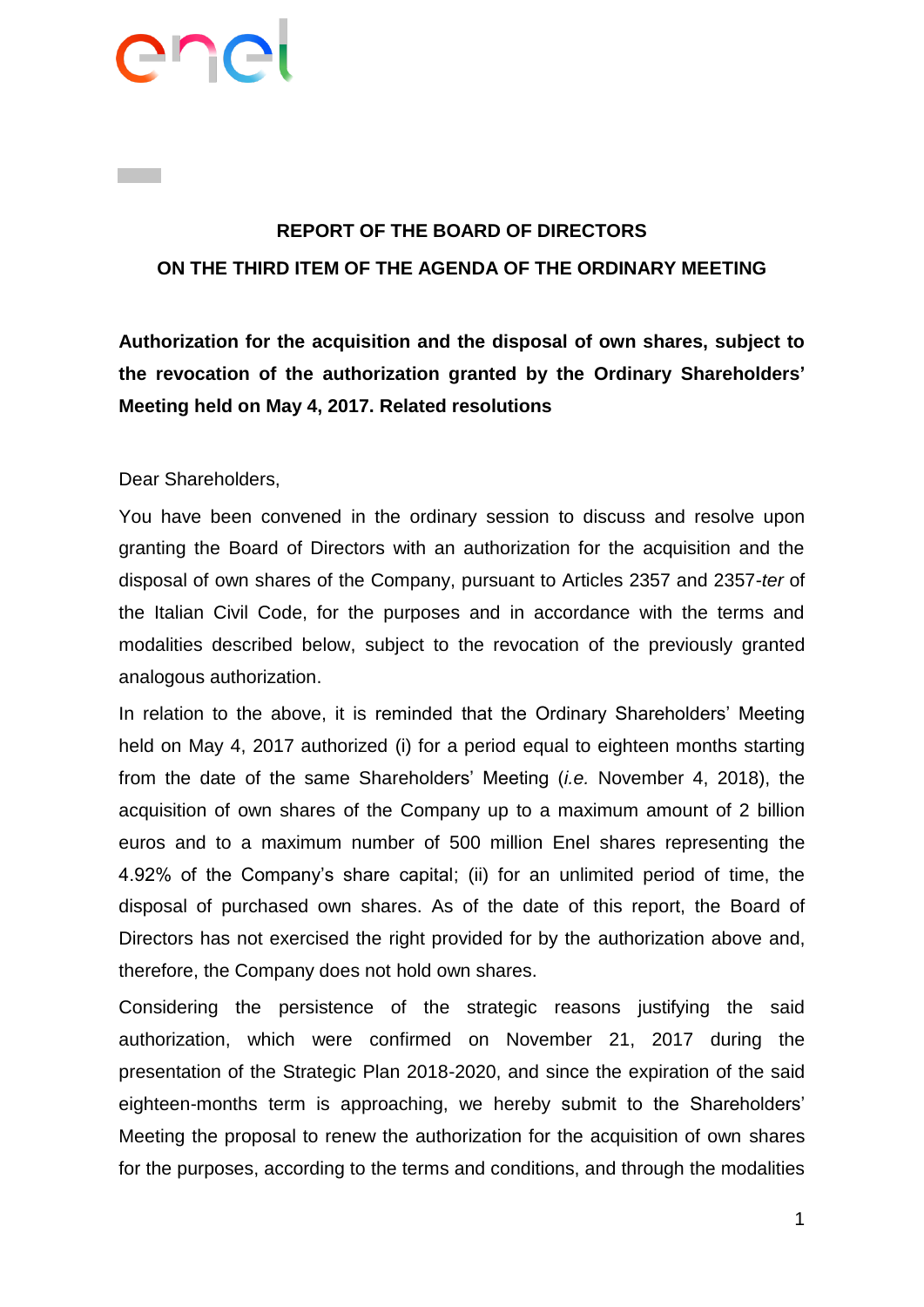illustrated below for an additional period of eighteen months, and to grant a new authorization for the disposal of own shares with no term, subject to the revocation of the previously granted authorization.

#### **1. Reasons for the authorization request**

The request for the authorization renewal is aimed at granting the Board of Directors with the right to purchase and dispose of own shares of the Company, in compliance with the relevant applicable (also EU) laws and the accepted market practices in force from time to time, for the following purposes:

- (i) to offer to Shareholders an additional tool for monetising their investment;
- (ii) to operate on the market with a medium and long-term investment view;
- (iii) to fulfil the obligations arising from any equity plans for Directors or employees of Enel S.p.A. ("Enel") or of its subsidiaries or affiliates;
- (iv) to set up a share portfolio to serve extraordinary financial transactions or for other purposes deemed to be in the financial, business and/or strategic interest of Enel; and
- (v) to support the market liquidity of Enel's stock, in order to facilitate the regular execution of trading and to avoid irregular price fluctuations, as well as to regularize the trend of negotiations and quotations against temporary distortions due to volatility excess or low trading liquidity.

## **2. Maximum number of shares to which the authorization refers**

In line with the resolution approved by the Ordinary Shareholders' Meeting held on May 4, 2017, it is hereby submitted a request to authorize the acquisition of own shares, in one or more instalments, up to a maximum amount of 2 billion euros and to a maximum number of no. 500 million Enel ordinary shares, representing approximately the 4.92% of the Company's share capital, which is currently divided into no. 10,166,679,946 ordinary shares with a par value of 1 euro each.

Pursuant to Article 2357, paragraph 1, of the Italian Civil Code, the acquisitions shall be made within the limits of distributable net income and of the available reserves, as per the most recent duly approved financial statements. In this regard, please note that the available reserves resulting from Enel's financial statements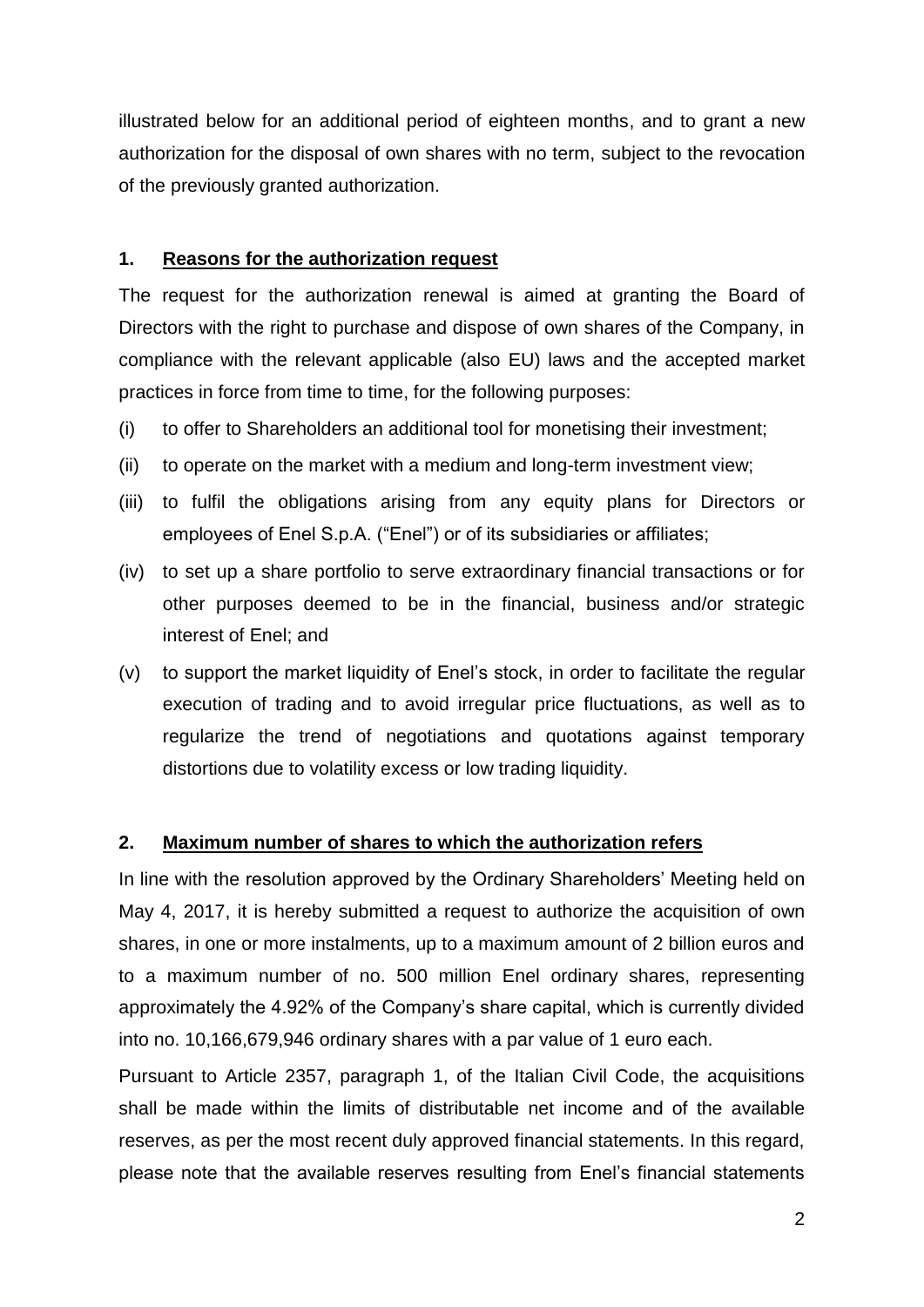as of December 31, 2017, which is submitted to the approval of this Shareholders' Meeting, are equal to an overall amount of approximately 14,200 million euros.

The renewal of the authorization includes the right to dispose, in one or more instalments, of all or part of the own shares in portfolio, also before having reached the maximum amount of shares that can be purchased as well as, as the case may be, to buy-back the shares, provided that the own shares held by the Company and, if applicable, by its subsidiaries, do not exceed the limit established by the authorization.

Please note that the limit concerning the maximum number of no. 500 million Enel ordinary shares, and the limit concerning the maximum amount of 2 billion euros set forth for the acquisition of ordinary shares shall apply severally and therefore once one (and even one only) of the said limits is reached, the acquisitions must cease. In particular, the limit concerning the maximum number of no. 500 million of shares represents the maximum number of shares which can be held at a specific time. On the contrary, the limit concerning the maximum amount of 2 billion euros shall be interpreted as the absolute limit for the acquisitions, and therefore shall remain unchanged also in case of sell or disposal of own shares in *portfolio*; hence, it is a maximum amount, which cannot be restored nor integrated by selling the shares previously purchased.

# **3. Further useful information for assessing compliance with Article 2357, paragraph 3, of the Italian Civil Code**

As of the date of this report, Enel's share capital is equal to euro 10,166,679,946 and is divided into no. 10,166,679,946 ordinary shares with a par value of 1 euro each, fully subscribed and paid-in.

Currently the Company does not hold own shares in portfolio, neither through its subsidiaries.

## **4. Term for which the authorization is requested**

The authorization to purchase own shares is requested for the maximum term provided for by Article 2357, paragraph 2, of the Italian Civil Code, equal to eighteen months starting from the date on which the Shareholders' Meeting grants the authorization. During such period, the Board of Directors may carry out the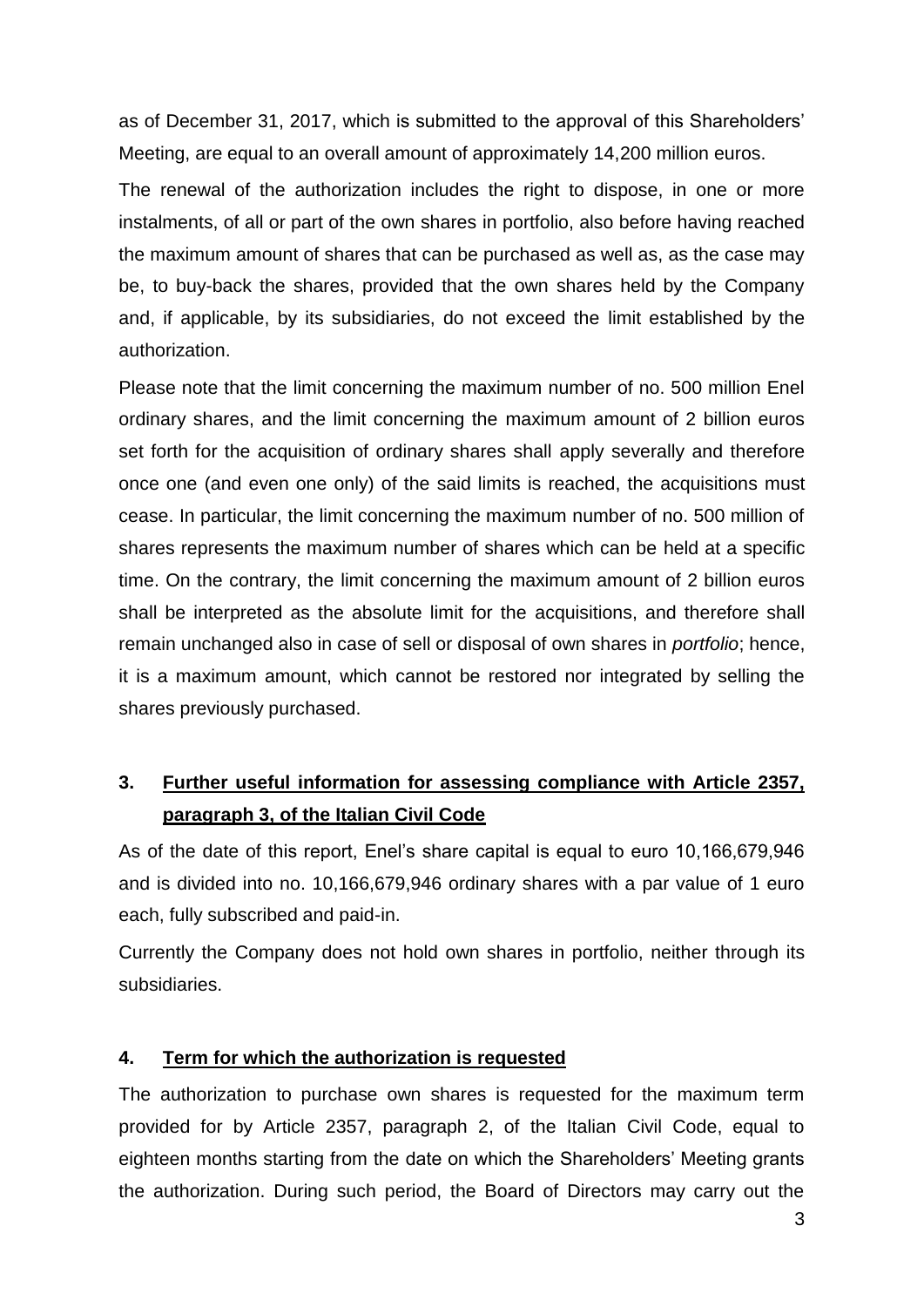acquisitions freely determining the relating amount and times, in compliance with the relevant applicable (also EU) laws and the accepted market practices in force from time to time.

Given the absence of any legislative restriction and taking into account the need to grant the Company with as much operational flexibility as possible, the requested authorization does not provide for any term in relation to the disposal of the own shares purchased.

# **5. Minimum and maximum consideration**

In line with the resolution approved by the Ordinary Shareholders' Meeting held on May 4, 2017, under the new requested authorization, acquisitions shall be made at a price which shall be determined from time to time, taking into account the specific modality selected to carry out the transaction and in compliance with the regulatory provisions (also of the European Union), if any, or the accepted market practices in force from time to time, provided that in any case such price shall not be 10% lower or higher than the official price recorded by the Enel's stock on the *Mercato Telematico Azionario* organized and managed by Borsa Italiana S.p.A. in the trading day preceding each transaction.

Under the same requested authorization, the sale or any other disposal of own shares in portfolio shall take place in accordance with the terms and conditions determined from time to time by the Board of Directors, in compliance with the purposes and criteria illustrated above, and in any case according to the limits (if any) provided for by the relevant applicable (also EU) laws and the accepted market practices in force from time to time.

## **6. Modalities for the acquisition and disposal of own shares**

Given the several purposes indicated in paragraph 1 above, also under the new requested authorization, acquisitions shall be carried out in compliance with most of the modalities provided for by the relevant applicable (also EU) laws and the accepted market practices in force from time to time.

Such modalities are currently set forth by Article 132 of Legislative Decree no. 58 of February 24, 1998 (the "Consolidated Financial Act"), by Article 144-*bis* of Consob Resolution no. 11971 of May 14, 1999 (the "Issuers' Regulation"), as lastly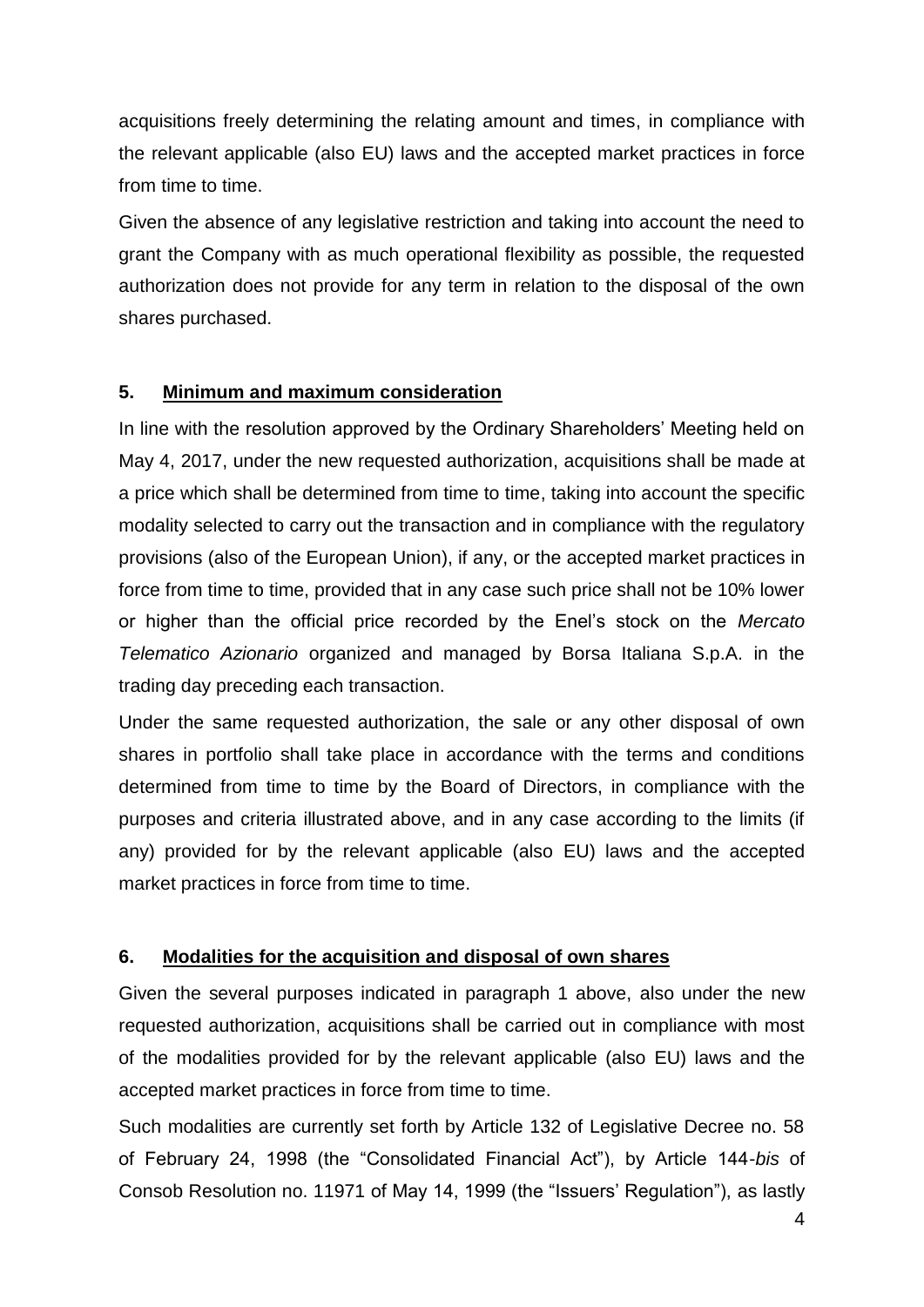amended by Consob Resolution no. 19925 of March 22, 2017, and by Article 5 of the Regulation (EU) no. 596/2014 of the European Parliament and of the Council of April 16, 2014 and its relating implementing measures, as well as by the market practices accepted by Consob with Resolution no. 16839 of March 19, 2009.

In particular, under Article 132, paragraph 1, of the Consolidated Financial Act, the acquisitions of own shares shall be carried out ensuring the equal treatment among Shareholders, according to the modalities established by Consob. In this respect, among the modalities envisaged by Article 144-*bis*, paragraph 1 and 1-*bis*, of the Issuers' Regulation, it is provided that the acquisitions of Enel shares may be carried out:

- a) through a public tender or exchange offer;
- b) on regulated markets or on multilateral trading facilities in accordance with the operating modalities provided for by the regulations for the organization and management of the same markets, that do not allow the direct matching of purchase offers with predetermined sale offers;
- c) through the purchase and the sale of derivative instruments traded on regulated markets or on multilateral trading facilities providing the delivery of the underlying shares, provided that the market rules lay down modalities for the purchase and sale of such instruments in compliance with the same Article 144-*bis*, paragraph 1, letter c), of the Issuers' Regulation. In such case, authorized financial intermediaries will be in any case appointed for the implementation of purchase and sell transactions of derivative instruments;
- d) in accordance with the modalities provided for under the accepted market practices set forth by Consob Resolution no. 16839 of March 19, 2009;

e) upon the conditions set forth by Article 5 of Regulation (EU) no. 596/2014.

The purchases shall not be executed (i) by granting Shareholders with put-option rights in relation to the number of shares they hold nor (ii) by the systematic internalisation activity through non-discriminatory modalities which provide for an automatic and non-discretional implementation of the transactions on the basis of pre-set *criteria*.

Pursuant to Article 132, paragraph 3, of the Consolidated Financial Act, the above mentioned modalities shall not apply with reference to the purchase of own shares held by employees of the Company or of its subsidiaries and assigned or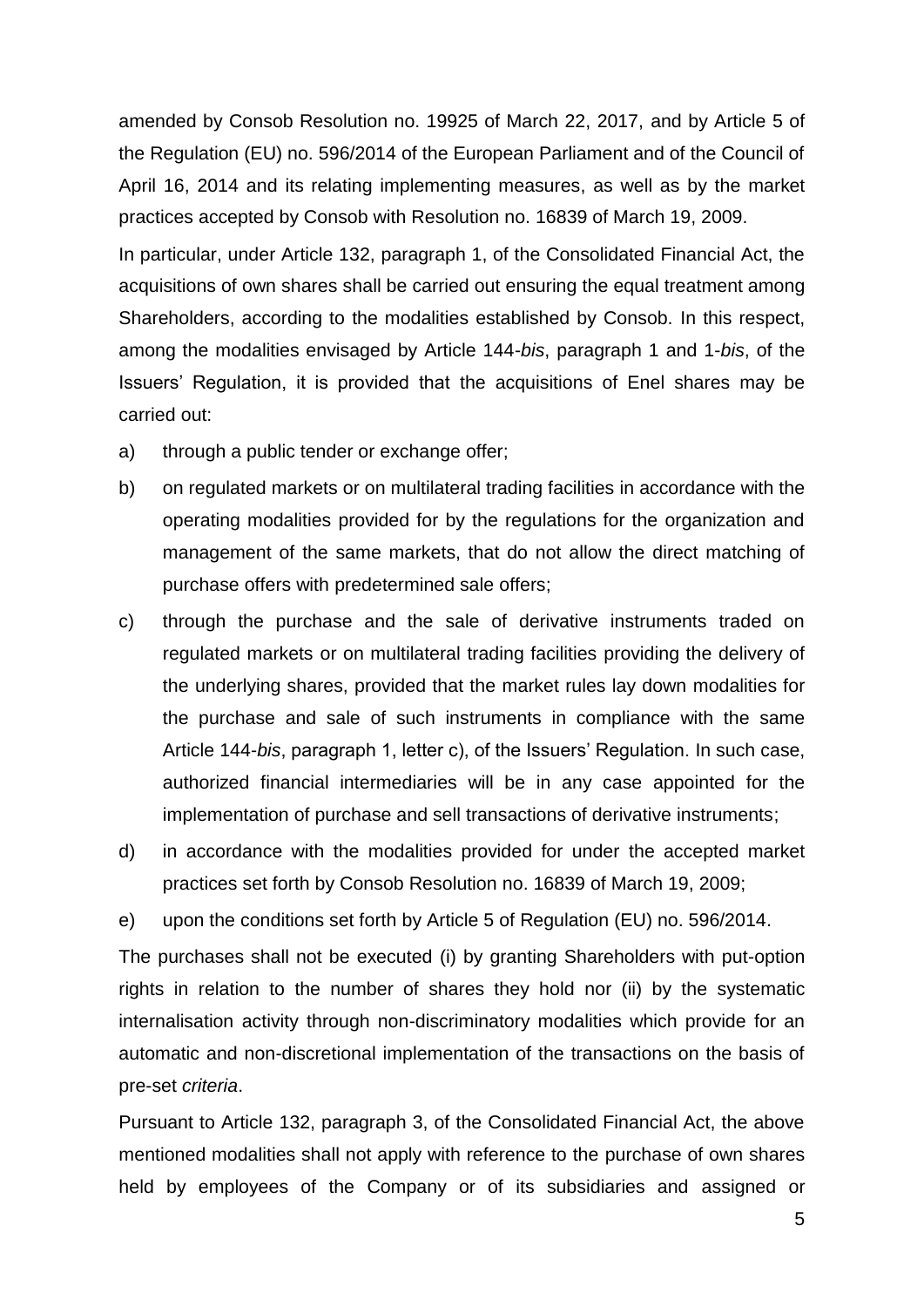subscribed pursuant to Articles 2349 and 2441, paragraph 8, of the Italian Civil Code, or resulting from compensation plans based on financial instruments approved according to Article 114-*bis* of the Consolidated Financial Act. Shares related to equity incentive plans, if any, shall be granted according to the modalities and terms provided for by the regulations of the same plans.

Under the same requested authorization, acts of disposal and/or use of own shares shall be made with the modalities deemed the most appropriate and compliant with the interest of the Company and, in any case, in accordance with the relevant applicable (also EU) laws and the accepted market practices in force from time to time.

**7. Information on the relation, if any, between the purchase of own shares and the purpose of reducing the share capital**

This request for authorization to purchase own shares is not instrumental to the reduction of the share capital.

We therefore submit to your approval the following

#### **Agenda**

The Shareholders' Meeting of Enel S.p.A., having examined the explanatory report of the Board of Directors,

#### **resolves**

- 1. to revoke the resolution concerning the authorization for the acquisition and the disposal of own shares approved by the Ordinary Shareholders' meeting held on May 4, 2017;
- 2. to authorize the Board of Directors pursuant to Article 2357 of the Italian Civil Code – to acquire shares of the Company, in one or more instalments and for a period of eighteen months starting from the date of this resolution, for the purposes provided for by the explanatory report of the Board of Directors relating to this item on the agenda of today's Shareholders' Meeting (the "Explanatory Report"), according to the terms and conditions specified below: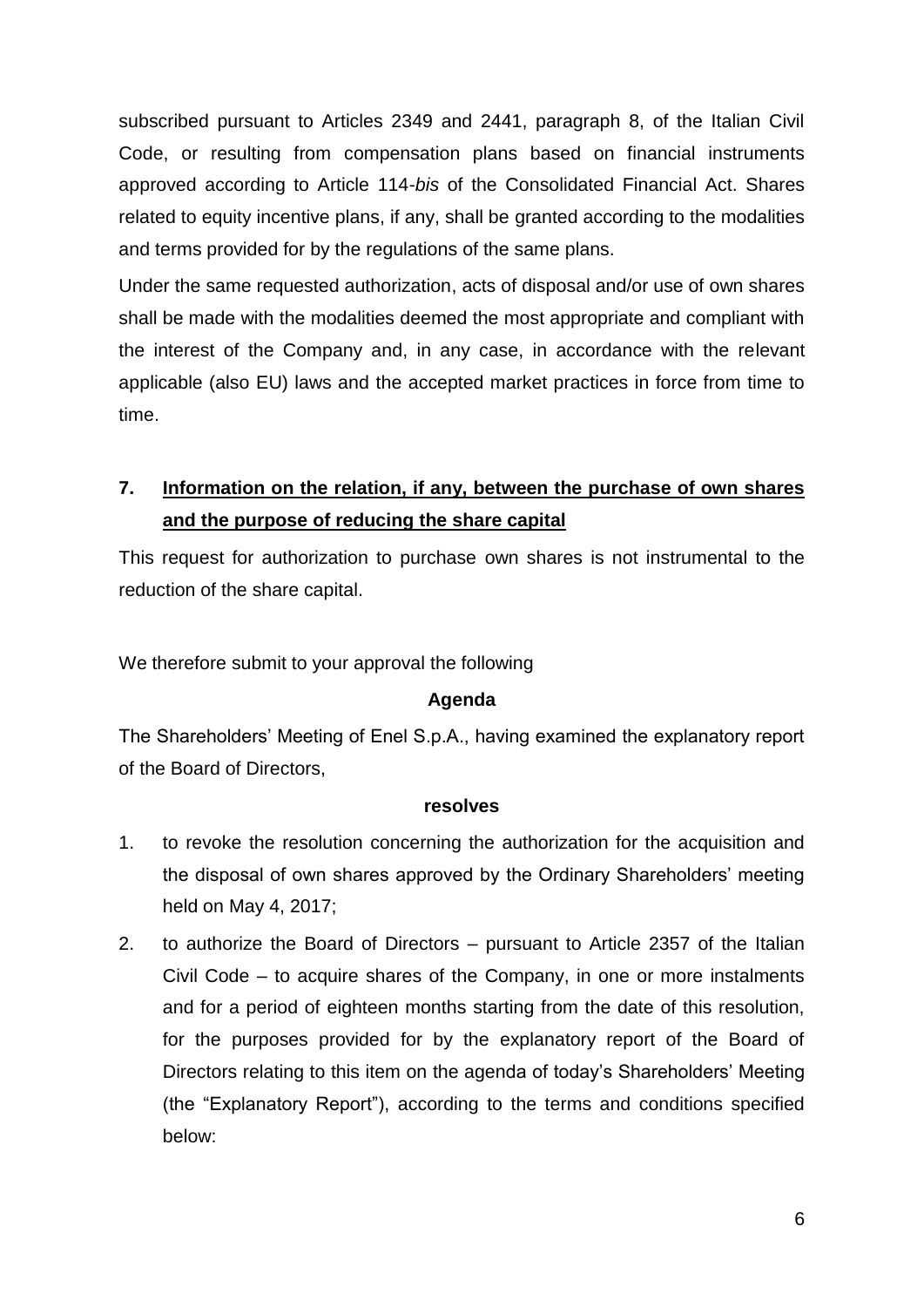- o the maximum number of shares to be purchased is equal to no. 500 million ordinary shares of the Company, representing approximately the 4.92% of the share capital of Enel S.p.A., which is currently divided into no. 10,166,679,946 ordinary shares with a par value of 1 euro each, up to a maximum amount of 2 billion euros; the acquisitions shall be made within the limits of distributable net income and of the available reserves, as per the most recent duly approved financial statements;
- o the acquisitions shall be made at a price which shall be determined from time to time, taking into account the specific modality selected to carry out the transaction and in compliance with the regulatory provisions (also of the European Union), if any, or the accepted market practices in force from time to time, provided that in any case such price shall not be 10% lower or higher than the official price recorded by the Enel S.p.A.'s stock on the *Mercato Telematico Azionario* organized and managed by Borsa Italiana S.p.A. in the trading day preceding each transaction;
- o the acquisitions shall be carried out ensuring the equal treatment among Shareholders and according to the modalities provided for by the relevant applicable (also EU) laws and the accepted market practices in force from time to time, as recalled in the Explanatory Report relating to this item on the agenda of today's Shareholders' Meeting, it being understood that in any case the purchases shall not be executed by granting Shareholders with put-option rights in relation to the number of shares they hold, nor by the systematic internalisation activity through non-discriminatory modalities which provide for an automatic and nondiscretional implementation of the transactions on the basis of pre-set criteria;
- 3. to authorize the Board of Directors pursuant to Article 2357-*ter* of the Italian Civil Code – to dispose, in one or more instalments, for an unlimited period of time, of all or part of the own shares held in portfolio, also before having reached the maximum amount of shares that can be purchased, as well as, as the case may be, to buy-back the shares, provided that the own shares held by the Company and, if applicable, by its subsidiaries, do not exceed the limit established by the authorization referred to in point 2 above, without prejudice to what provided by the Explanatory Report in this respect. The acts

7